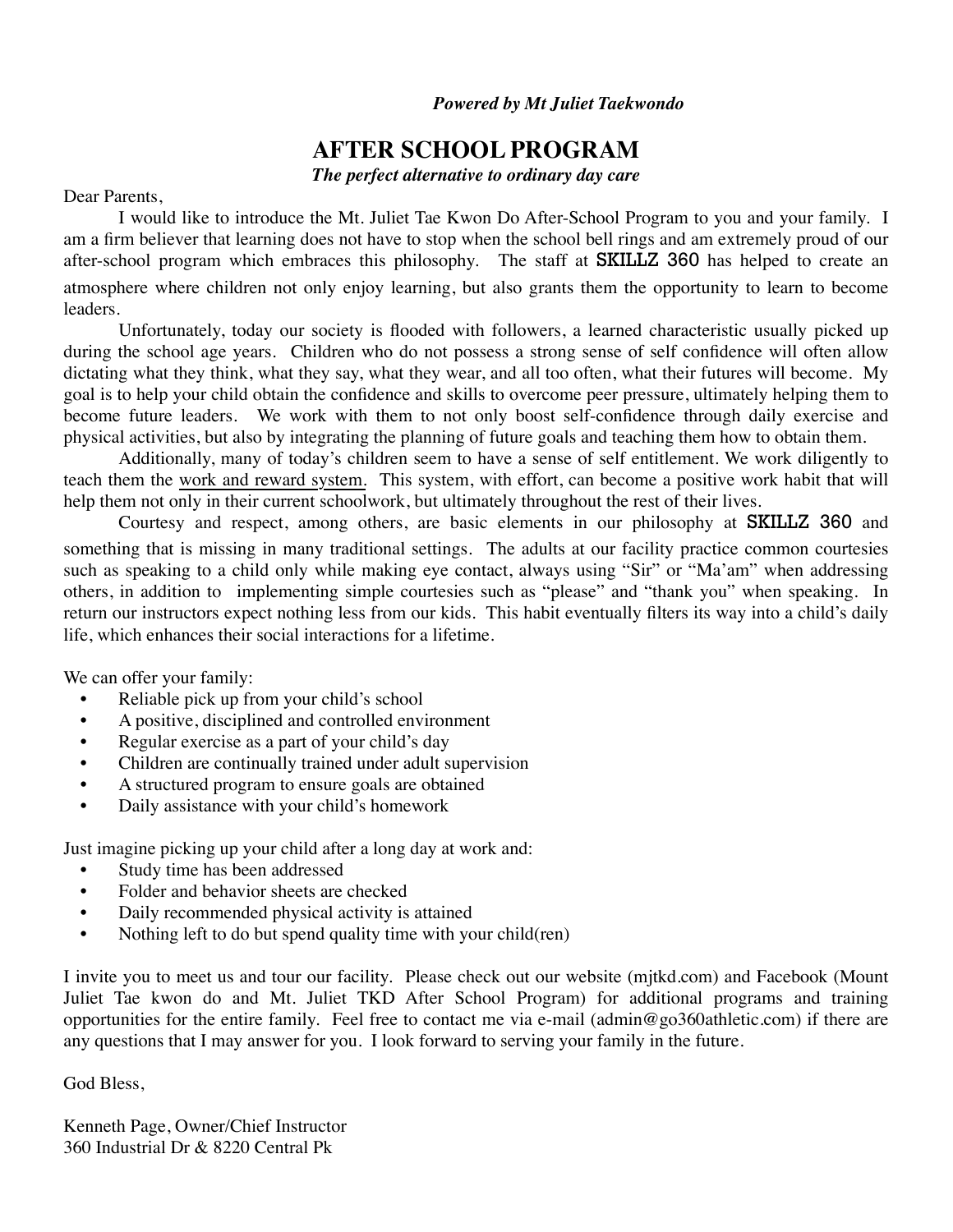# **Mt Juliet Tae Kwon Do After School Program (ASP)**

#### **Mission Statement**

The mission of our after-school program is to provide quality care for your child(ren) in a safe, nurturing, and educational environment, utilizing psychological and physical activities, allowing children to be the best version of themselves.

#### **Belief Statements**

We believe that personal development is the most important quality in an individual. We believe children should treat others and be treated with courtesy and respect. We believe children should give their best effort toward their schoolwork to give them the best opportunities in life. We believe children need opportunities to develop physical, intellectual, social, emotional, and language skills. We believe children need guidelines for acceptable behavior and to know there are consequences for unacceptable behavior. We believe children should be taught the importance of having a positive attitude. This has been proven to raise self-esteem, boost grades in school and assist them in getting along with others.

#### **After School Care Policies/Procedures/General Info/Tuition and Hours of Operation**

- **Program costs start at \$95 per week for the first child (sibling discounts available), plus an enrollment fee of \$50.**
- **Uniforms may be required, based on the location your child will attend. Uniform cost begin at \$35+tax and will be available through the facility.**
- **Once your child is enrolled in our program, you are reserving a space for your child for the school year.** *Tuition is expected regardless of attendance. The only time we prorate fees is for holidays/camp days or weeks as listed in this packet.* **We do not prorate days that your child misses for illnesses or any other reason. The only exceptions are those stated in this handbook. (See Absences and Withdrawals)**
- **You will be asked to complete a form allowing MJTKD to withdraw directly from your banking account by providing your credit/debit card account information. Payment is due prior to the week of attendance. Money will be withdrawn weekly. We will not accept personal checks.**
- Your child MUST be picked up no later than 6 p.m. We do have a late pick-up policy. The first five minutes are "free". At minute six, the time goes back to the first minute and it is **\$2 per every minute**  that you are late. We go by the time on cell phones. (The time is same regardless of your carrier.) This fee will be added to the account and will be deducted from the card on file.
- A \$5 per day late fee will be applied to all unpaid accounts until the balance is paid in full. Accounts more than two weeks delinquent will not he allowed to return to the program until account is brought to good standing.
- On the weeks when schools are closing early or have a closing, and you would like for us to keep your child:

An **additional** \$20 per day, per child, fee will be charged in addition to the weekly payment.

#### **Snacks**

MJTKD allows afternoon snack time once the children arrive to the taekwondo school. Because of the many food allergies, MJTKD does not furnish snacks. Each student is issued a snack box that will be kept in their cubbie during the school year. They are a small plastic container the size of a shoebox. You may send enough snacks for a week or two at a time for your child and they will be stored in their box. Snacks and drinks are also available for purchase and range from \$.75 to \$1.00. You will need to notify MJTKD of any food allergies.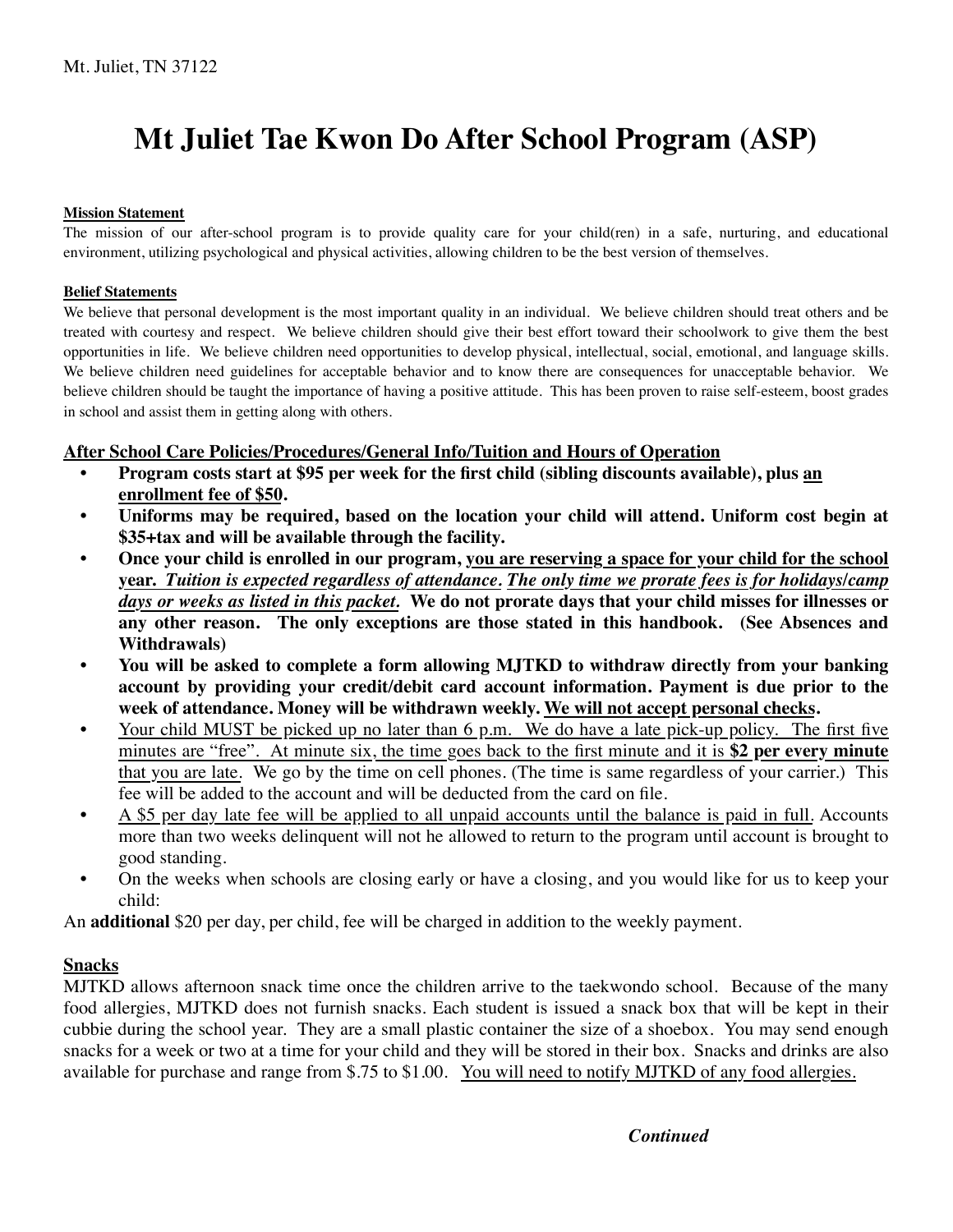**Absences and Withdrawals**

- **We do not prorate days that your child misses for illnesses or any other reason. Tuition is not based on attendance, but as a "reserved" spot in the ASP.**
- **• Please notify MJTKD if your child is ill and will not be attending. Parents must notify MJTKD if their child did not go to their academic school or was picked up early. THIS IS IMPERATIVE SINCE OUR VANS DO NOT LEAVE THE SCHOOLS UNTIL EVERY CHILD HAS BEEN ACCOUNTED.** *A \$10 inconvenience fee will be charged to your account for each incident a parent fails to notify us.* If MJTKD provides transportation for your child, this information is required for the transportation vehicle attendance record**.**
- **• If your child is to be withdrawn from our after-school program, a two-week, written notice is required. The account must be paid in full by the time of withdrawal.**
- Children enrolled in our after-school program must have the appropriate forms prepared prior to their first day of attendance. Re-enrollment is automatic as long as the child continues to attend our ASP.

#### *\*\*\* PRORATIONS ARE ALLOWED ONLY DURING THE SCHOOL BREAKS AS LISTED BELOW—NO EXCEPTIONS. YOU WILL NOT BE CHARGED IF YOUR CHILD DOES NOT ATTEND DURING THIS TIME. PLEASE UNDERSTAND WEEKLY AFTER SCHOOL FEES OF \$95 WILL BE APPLIED, UNLESS THERE ARE ABSENCES ON OR DURING THE FOLLOWING DATES:*

### **2022-2023 PRORATION DATES FOR AFTER SCHOOL PROGRAM\***

**March 7, 2022 through March 11, 2022** *(Spring Break)* **May 30, 2022 through July 29, 2022** *(Summer Break) (school begins Monday, 8/1/22)* **October 5, 2022 through October 14, 2021** *(Fall Break)* **November 21, 2022 through November 25, 2022** *(Thanksgiving Break)* **December 20, 2022 through January 4, 2023** *(Winter Break)* **March 6, 2023 through March 10, 2023** *(Spring Break)*

*\*Dates subject to change should the Wilson County School Board adjust calendar for the 2022-23 school year*

*If your child participates in the taekwondo program, we highly recommend they be enrolled in traditional evening classes while they are not attending the after-school program. The kiddos work hard during the school year, and the continuation of their practice enables them to stay on top of their game! Evening class rates are \$15 per class or \$149 per month.*

*Camps are provided to children who are out of school for spring, fall, winter, and summer breaks. Field trips are taken on an average of 3 times per week. The child(ren) will need to bring their lunch/drinks/snacks each day.*

> *Price: \$175 per week for one child; \$150 for siblings Daily drop-in rates are available @ \$50 per day, per child (you name the days) Registration fee of \$75 is required for each child*

> > *Continued*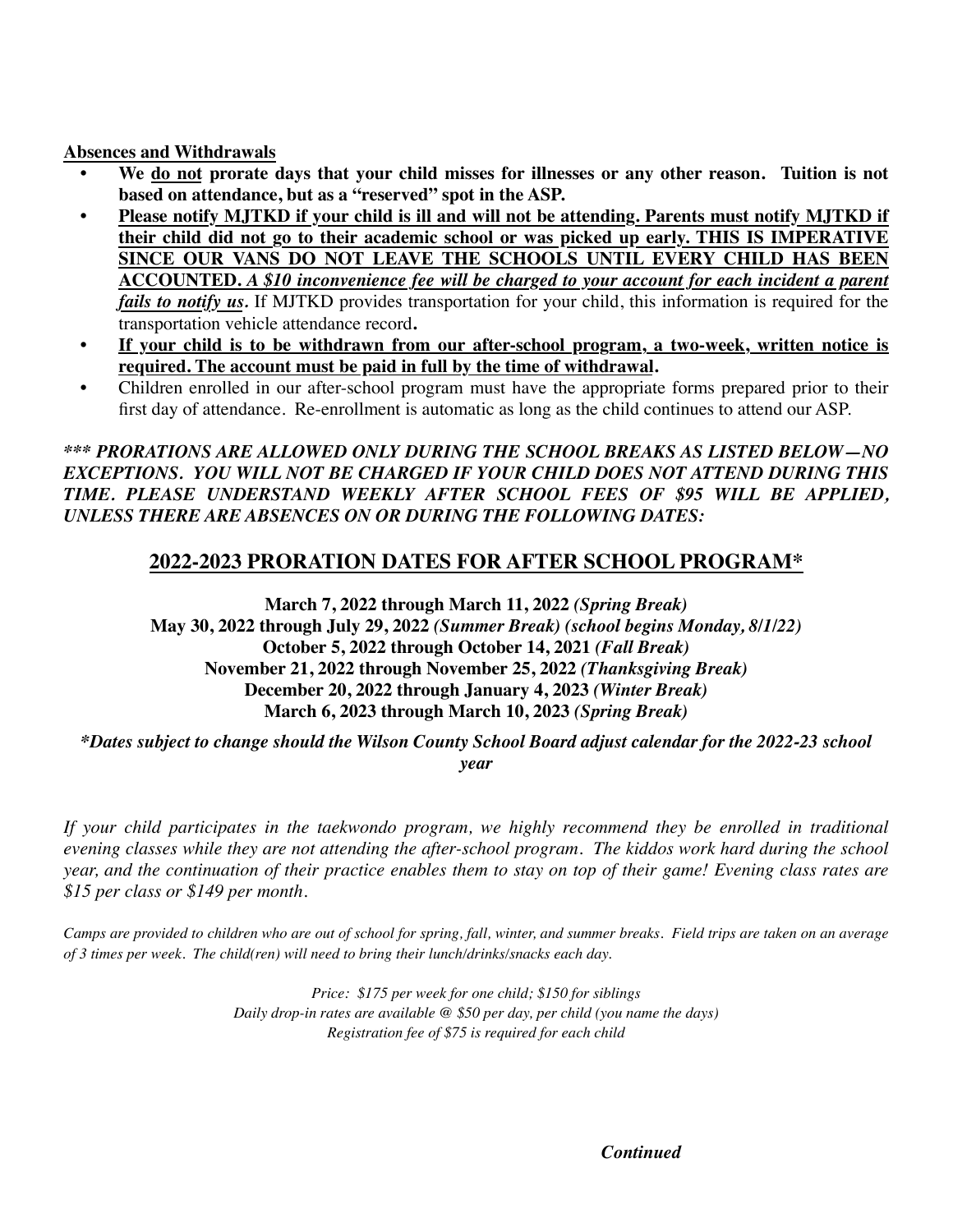#### **Inclement Weather**

- In the event of inclement weather, we will do our best to be open. The only reason we would not be is if the roads are unsafe to travel. We are open when other extended care facilities are closed. An e-mail AND/OR Facebook and REMIND post will be sent if MJTKD will be closed. You will be billed for snow days IF our office is open since snow days are not regularly scheduled "breaks" for the school year.
- If school closes early, we will make our best effort to pick up your child at their school in a timely fashion. **Be sure to call if you do not want us to pick up your child on these days.** There is an **additional** \$20 per day, per child for these days.

#### **Release of Children**

Children will be released only to those individuals whose names are recorded on the enrollment information. **All authorized persons must be 18 years of age or older unless a signed statement is in your child's file.**  Other persons not on the forms must have a written authorization signed by the parent and followed up with verbal authorization from the parent. All persons are subject to proof of identification. If the school has not obtained a verbal follow-up authorization from the parent, the child will not be released.

#### **Changes**

MJTKD needs to be immediately notified of changes in telephone numbers (home or work), job, family status, custody changes, doctors, and authorized persons to pick up your child.

#### **Holidays**

MJTKD is closed for the following holidays: New Year's Day, Good Friday, Memorial Day,  $4^{th}$  of July, Labor Day, Thanksgiving Day and the day after, Christmas Eve and Christmas Day. We may also be closed on occasion for the day prior to or day following a holiday. Minor holiday closings will be at the discretion of MJTKD and will be based on need. Any and all closings will be posted in advance. With that said, we understand parents do not get snow days so the staff at MJTKD will do our very best to be open for drop-in days when schools are cancelled/close early due to bad weather. On such days, please pack a lunch for your child and send with them. Charges (camp day fees) will be billed to the account, as applicable.

#### **Illness**

Children who become ill during the day may not remain at the studio. Parents will be called to pick up the child as soon as possible. To prevent the spread of infections, please keep your child home when he/she has an elevated temperature, upset stomach, diarrhea, has a contagious condition such as pink eye, chicken pox, head lice, or has a skin infection or serious cold. Your child will need to be fever free for 24 hours before returning to school. Please notify the school if your child will be absent from their academic school and our facility as well as report all illnesses immediately.

#### **Medication**

MJTKD will administer medication, provided the meds be placed in the original prescription bottle with correct administering of the medication on the front label.

#### **Injuries**

If your child is injured at our facility, the only treatment provided is cleansing with soap and water, ice, Band-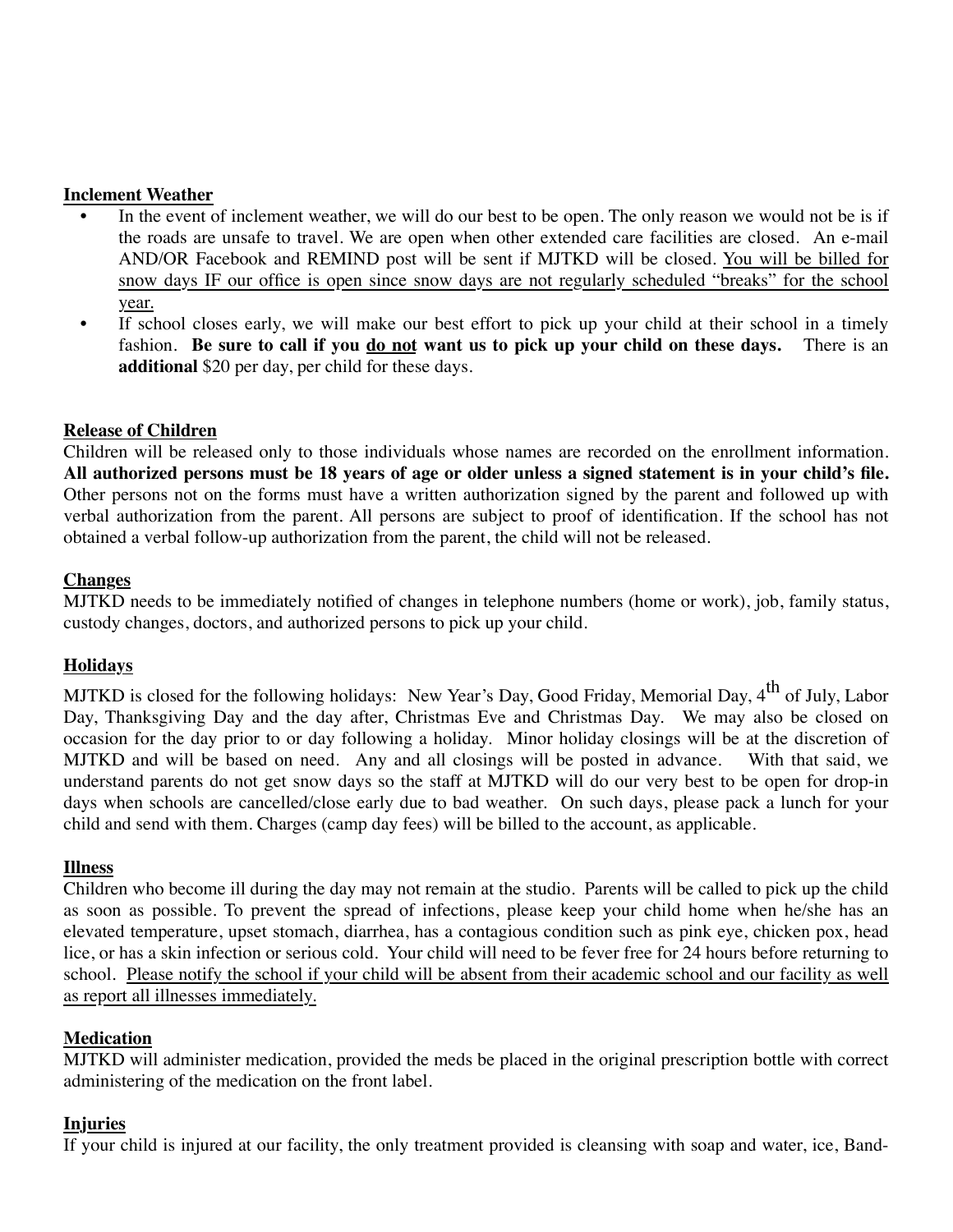Aid(s) and TLC. Individual "accident and incident" reports are given to the parent to inform parents/guardian of the injury. An injury that requires more than the basis previously listed will necessitate a parent coming to the center to determine if professional medical care is required in all non-emergency situations.

#### **We are not a daycare, nor do we provide primary insurance!**

#### *Continued*

#### **MJTKD'S General Rules**

#### **Please discuss the following with your child so they are aware of our practices:**

 Students are required to attend classes in which they are assigned. We are state regulated through this agreement and must adhere to this policy

No running or horse play

All personal items should be placed in designated areas, assigned by staff

No loose items should be left in the dressing rooms

 Uniforms are required to be worn to TKD class. They will remain at the tkd location and will be sent home to be laundered accordingly.

Keep your hands and feet to yourself

Students will be asked and are responsible for cleaning up after themselves

No arguing with each other or any adult

Knock on the door before entering the office

Students are responsible for their own items

The school is not responsible for lost items

Eat only in designated areas

 Do not leave food and/or drink unattended Street clothing/shoes are to be placed in designated areas

#### **Van/Bus transportation behavior**

 So the driver is not distracted or startled, there is no yelling at any time!

 Stay seated and buckled with your seatbelt until instructed.

Do not turn around in the seat--face forward only.

 Objects should never be thrown/tossed across van. No food, drink, or gum inside van.

 Remain in personal space. Feet should be kept on the floor and not placed on seat in front.

 All personal items should remain in backpacks, so other students are not distracted.

 MJTKD will provide booster seats to any child as required by the State

## **NOTE TO PARENTS**

**Please use the REMIND app to notify us if your child will be absent from after school**